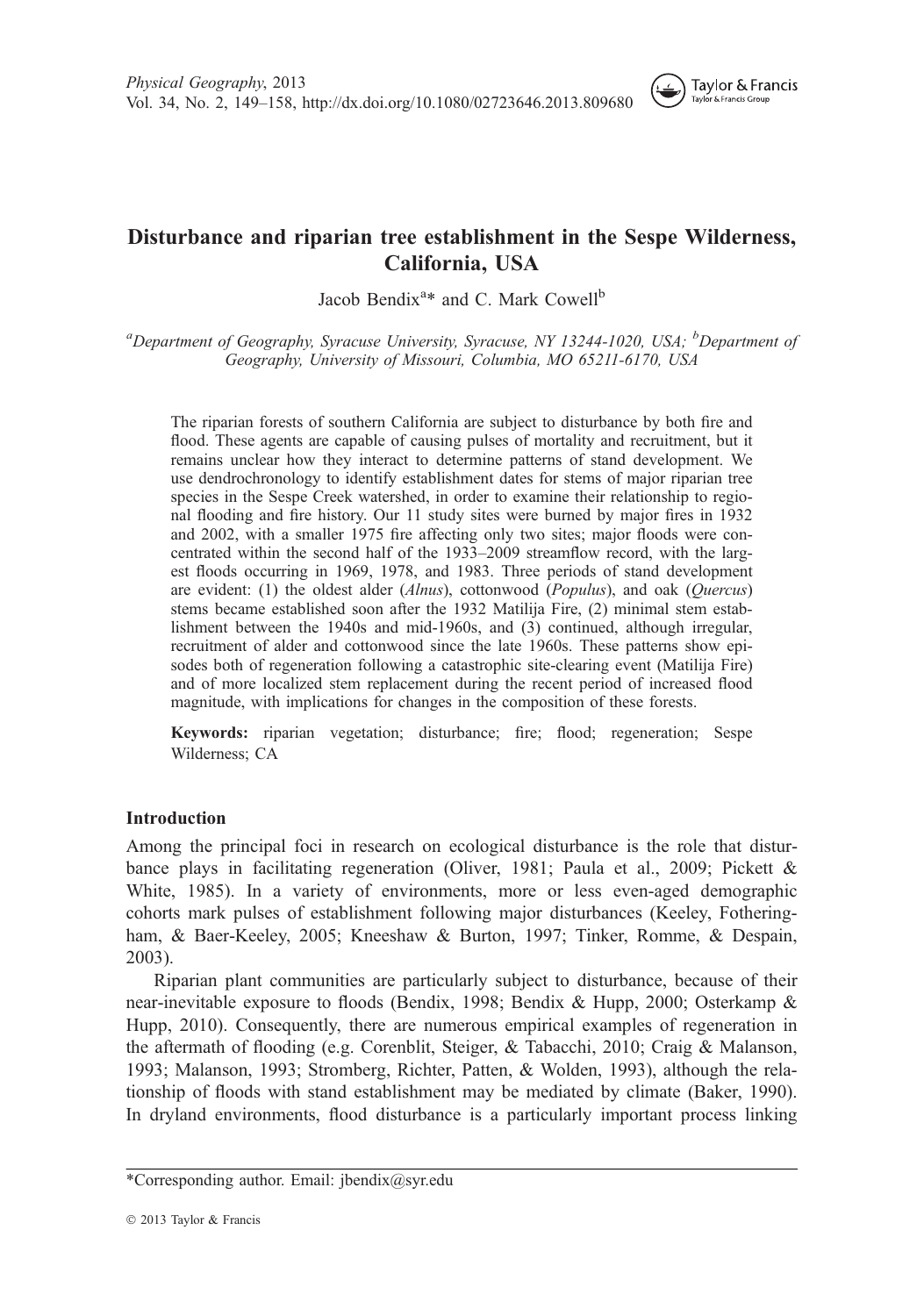vegetation and landforms (Bendix & Stella, 2013; Parker & Bendix, 1996; Stella, Rodríguez-González, Dufour, & Bendix, 2012).

In recent years, there has also been an increasing recognition of the role of fire as a riparian disturbance agent (Brathwaite & Mallik, 2012; Pettit & Naiman, 2007a; Vaz et al., 2011), especially in the western United States (Bendix & Cowell, 2010a; Charron & Johnson, 2006; Dwire & Kauffman, 2003; Stromberg & Rychener, 2010).

The relative importance of the two disturbance agents seems to be quite spatially variable. Pettit and Naiman (2007a) suggested that fire is generally less frequent and less intense in riparian zones than in surrounding uplands, a logical contention given the moist conditions typical of riparian environs. Because of the lower fire intensity in a Sierra Nevada riparian setting, Kobziar and McBride (2006) concluded that the riparian zone can actually serve as a natural firebreak (a phenomenon often exploited by wildland firefighters; J. Bendix personal observation). Similarly, in other Sierran streams, Russell and McBride (2001) found that fire was rare and had minimal impact on riparian conifer forests. However, Pettit and Naiman (2007a) also suggested that steep, low-order streams within dry climate regions may experience fire regimes more similar to the upland matrix. Such is evidently the case in the low-order southern Californian streams where Bendix and Cowell (2010a) found high mortality rates in the riparian zones, with no diminution of impacts near the channel. Indeed, where climate is sufficiently dry, fire can also cause significant mortality even in larger, high-order streams (Stromberg & Rychener, 2010). In the front ranges of the Canadian Rockies, Charron and Johnson (2006) found that the relative roles of fire and flood were determined by geomorphic setting, with tree age being determined by flood history on point and lateral bars, and by fire where those oft-flooded depositional features are absent. Fire and floods are not independent of each other, as fire, through its effect on vegetation, alters hydraulic resistance, whereas floods, through the distribution of woody debris, affect the spatial arrangement of fuel load for fires (Bendix & Cowell, 2010b; Pettit & Naiman, 2007b).

In the Mediterranean-climate subset of dry regions, fire has been clearly identified as an effective disturbance agent (Bendix & Cowell, 2010a; Davis, Keller, Parikh, & Florsheim, 1989; Vaz et al., 2011). Insights are still lacking, however, regarding the importance of these disturbances in initiating riparian stand establishment. It is not clear whether the demonstrable fire-induced mortality does result in colonization by new stems, nor, if it does, how important a factor this is relative to flood disturbance. This study represents an initial examination of the role of wildfire and floods in stand establishment of riparian gallery forest in two small southern California streams. Our specific questions are (1) what are the establishment dates for stems of major riparian tree species in the study watersheds? and (2) are the riparian tree establishment dates related to the history of fires and/or floods in the study area? The answers to these questions provide some insights into the relative importance of the two disturbance types in this setting.

### Methods

### Study area

Our study sites are located in the Sespe Creek watershed in California (Figure 1). The sites are within the Sespe Wilderness, in the Los Padres National Forest. The region has a Mediterranean-type climate, characterized by dry summers and wet winters (Figure 2). We studied riparian stands along two tributaries of Sespe Creek, Piedra Blanca Creek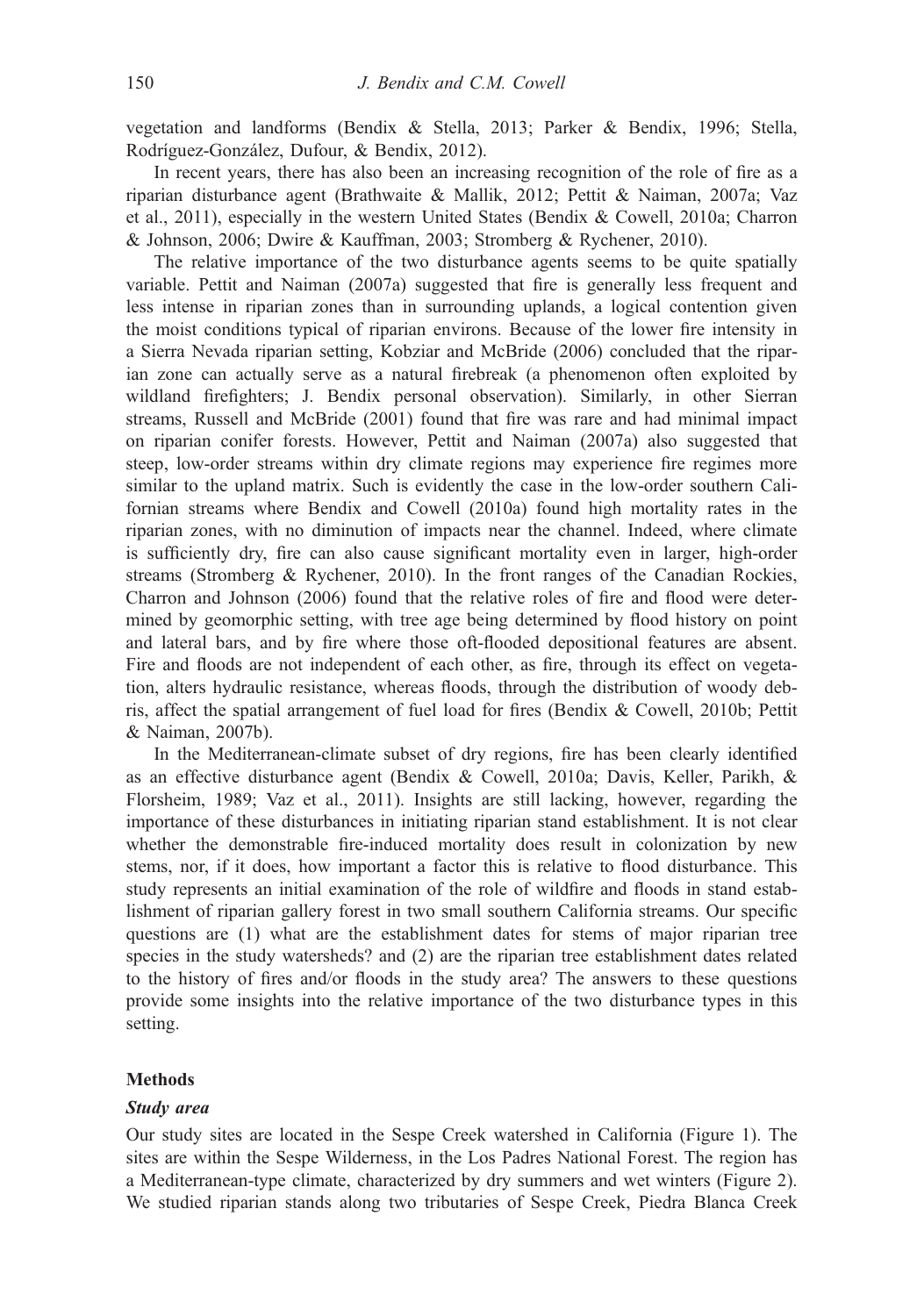

Figure 1. Map of study area, with sampling sites and weather station and stream gage locations.

(34°34′N, 119°10′W), and Potrero John Creek (34°36′N, 119°16′W). Site elevations range from 950 to 1400 m. The Sespe watershed lies within the Transverse Ranges, and the steep slopes and shallow soils of the surrounding uplands contribute to flashy hydrologic response to precipitation. Piedra Blanca and Potrero John Creeks occupy narrow valleys, with valley floors typically <150 m width. Hillslope vegetation is chaparral, primarily Adenostoma fasciculatum and Arctostaphylos spp.

Vegetation on the valley floor is dominated by Alnus rhombifolia, Quercus agrifolia, Populus fremontii, Salix spp. and Quercus dumosa. Among these taxa, Q. agrifolia is represented by few individuals, but they are so large that they contributed disproportionately to stand basal area; conversely, Salix and Q. dumosa are numerous, but typically quite small.

### Fire history

We obtained fire history and fire perimeter information from the digital database maintained by the California Department of Forestry and Fire Protection's Fire and Resource Assessment Program. The database incorporates fire data from Federal, State, and local agencies for fires >10 acres (4.05 ha), dating to 1878 (CAL FIRE, 2010). Because severe fire conditions are presumably necessary to burn the relatively moist riparian zone, fires too small for inclusion in the database are unlikely to have been significant disturbance agents at our sites.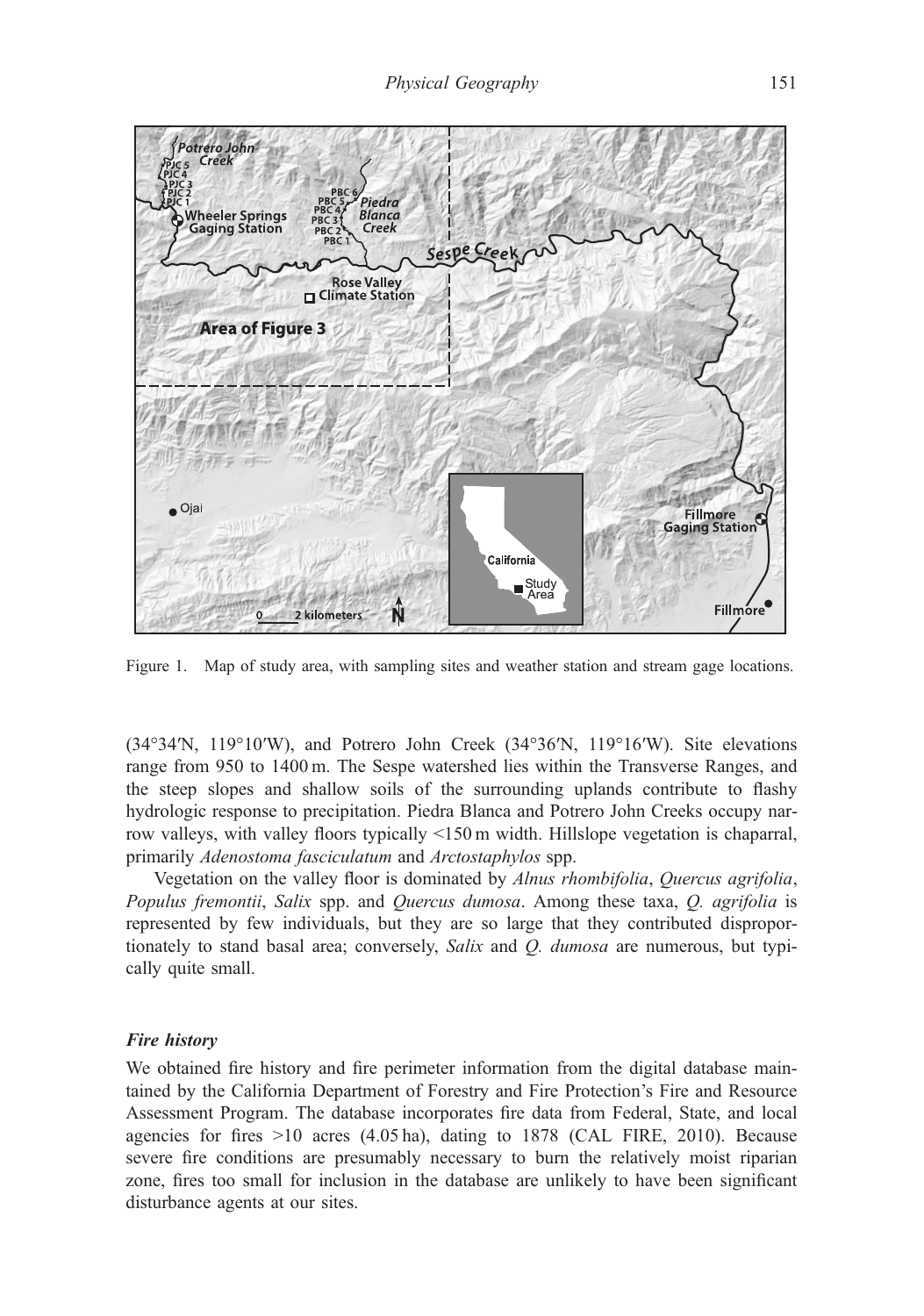

Figure 2. Monthly averages of temperature (line) and precipitation (bars) from the climate station at Rose Valley. Data are means for the period spanned by the station record: November 1993 through January 2012, obtained from the Western Regional Climate Center.

### Flood data

Our primary flood data are annual peak flood magnitudes, as recorded at the Sespe Creek near Wheeler Springs gage. That gage is located on Sespe Creek, between its confluences with the two study creeks (Figure 1). Although the discharges on Piedra Blanca and Potrero John Creeks are certainly smaller than on Sespe Creek, the Sespe record constitutes a good indicator of relative flood magnitudes from year to year. This is especially the case because large floods in this region typically result from extensive frontal precipitation, so that the entire watershed is likely to experience synchronous flood events (Raphael, Feddema, Orme, & Orme, 1994).

The Sespe Creek near Wheeler Springs gage record spans the period from 1949 through 2009, with a gap from 1998 to 2002. To fill that gap and to extend the record further back in time, we developed discharge estimates based on the record from the Sespe Creek near Fillmore gage (Figure 1). We regressed the Wheeler Springs record on the Fillmore record, using data from 44 years in which the peak flows at the two gages were within 24 h of each other, indicating that they were responses to the same rainfall events. We used this regression equation ( $R^2 = 0.86$ ,  $p < 0.001$ ) to estimate discharge for the missing years from the Wheeler Springs record and to extend it to 1933, the first year of the Fillmore record. The explained variance of the regression, and the fact that the two gages are, in fact, on the same stream, suggests that the estimates should be sufficiently accurate to identify the years during which major floods occurred in the watershed. Because our interest is in identifying the years in which high discharges occurred, rather than in the exact discharges at the gage on Sespe Creek, we standardized the flood data by calculating z-scores for each year's peak discharge.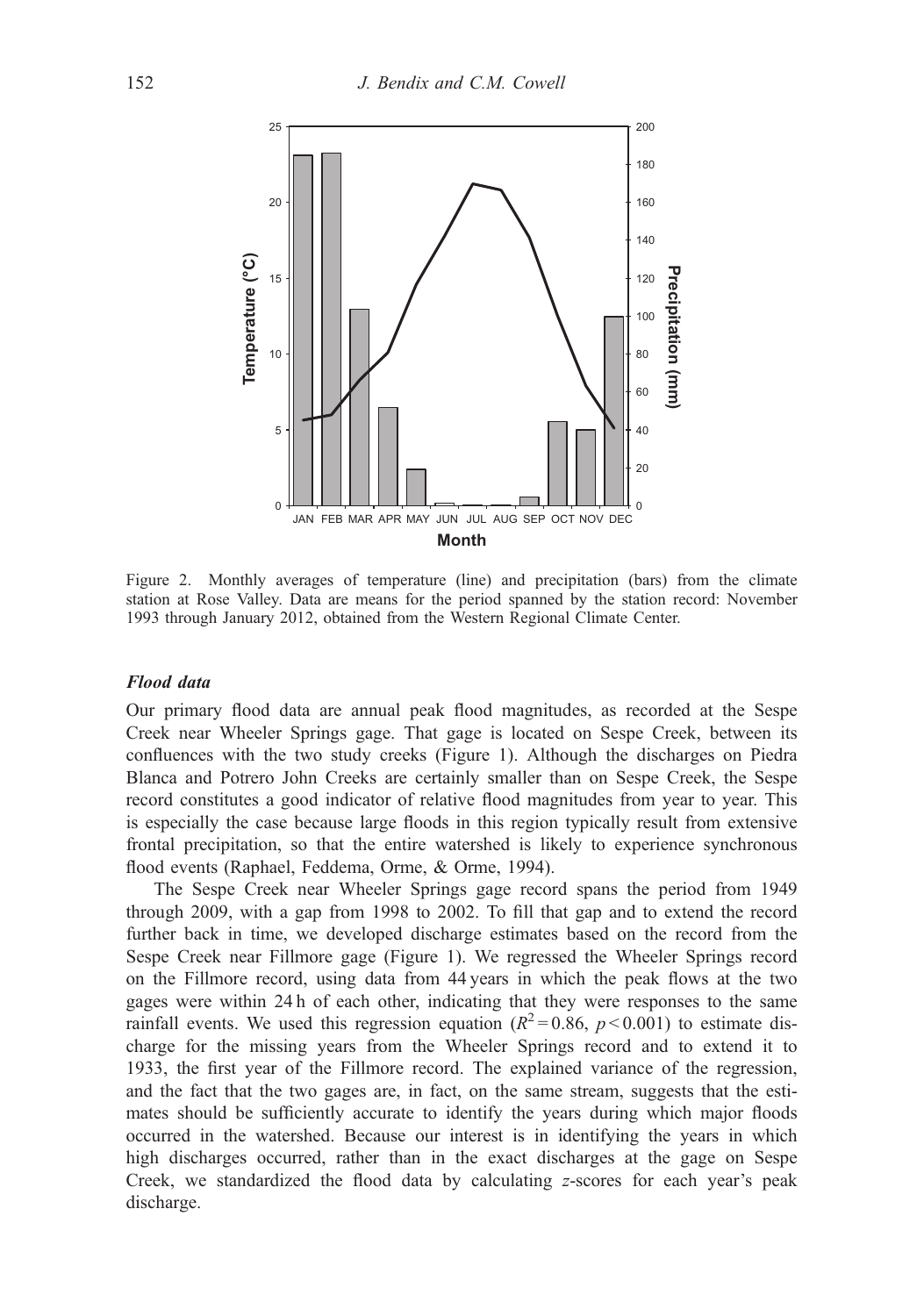# Tree ages

We extracted 42 total stems from trees on the valley floor in 2003, at the 11 sites shown in Figure 1. The cores include 29 from A. rhombifolia, seven from P. fremontii, and six from *O. agrifolia*, numbers that approximate the relative abundance of these species at our sites (Bendix & Cowell, 2010a). Diameter at breast height (DBH) of the cored trees ranged from 5.0 to 77.8 cm. Cores were extracted at 45 cm above ground. The cores were mounted and sanded following standard procedures (Speer, 2010), and rings were counted under a binocular microscope to determine the date of establishment. We did not adjust for the time for stems to reach the 45 cm coring height. Field observations suggest that sprouts or seedlings of Alnus or Populus may reach that height in less than a year; we have not seen immature  $Q$ . *agrifolia* in the study area to calibrate that species' growth rate. All three species are capable of either sexual or vegetative regeneration under at least some circumstances (Steinberg, 2002; Taylor, 2000; Uchytil, 1989), so the stem ages may represent the growth of either seedlings or sprouts. To allow for possible errors in the age determinations, we grouped stems in five-year age cohorts, rather than assigning them to specific years.

### **Results**

### Disturbance history

Fire history of the study area is shown in Figure 3. The entire area was burned in the Matilija Fire of 1932, one of the largest wildfires in California history. Since then, two of the sampling sites burned in a much smaller, unnamed 1975 fire. All of the sites burned in the 2002 Wolf Fire, but that was too recent for post-fire stems to reach our 5 cm DBH criterion for coring. The flood record (Figure 4) shows that peak flows were relatively low from 1933 through 1968, with the six largest floods in the record



Figure 3. Perimeters of historical fires in the study area.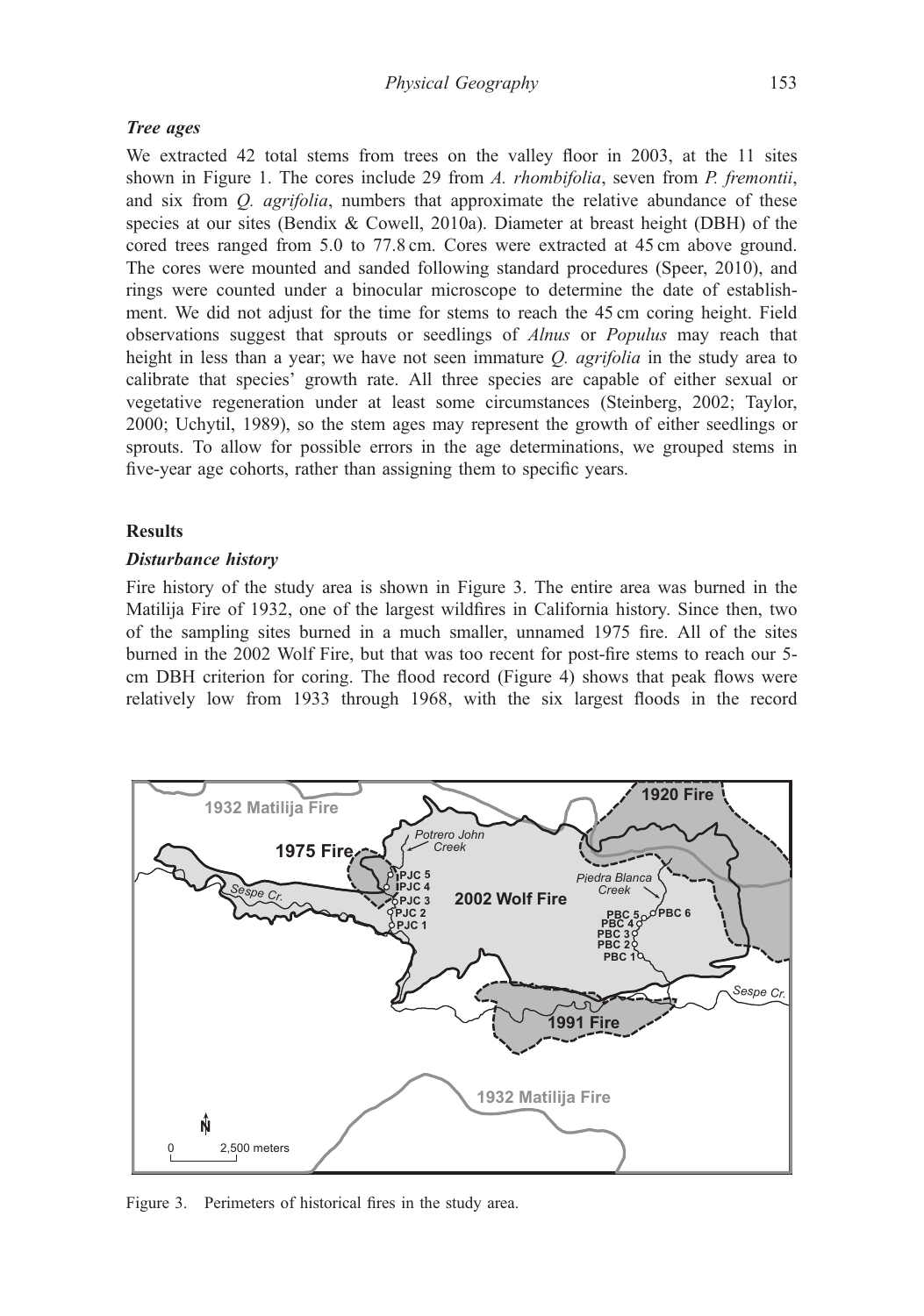

Figure 4. Annual peak discharge at the Sespe Creek near Wheeler Springs gage. Black bars represent data collected at the gage; gray bars denote estimates based on regression.

 $(z > 2.0)$  occurring since 1968. The largest floods  $(z > 2.5)$  occurred in 1969, 1978, and 1983.

### Tree ages

Three periods are notable in the tree core record (Figure 5): 1935–1940, when most of the older stems were established; 1941–1965, with very little recruitment (just two stems of Q. agrifolia); and 1966–2000, when most of the A. rhombifolia and P. fremontii were established. For A. rhombifolia, only three of the 29 cored trees predated 1966, but there has been continuous, if irregular, recruitment since then. P. fremontii stems date to the late 1930s, the early 1970s, and the 1980s. Most of the Q. agrifolia stems were from the early 1940s, with none establishing since 1955. The latter finding is in keeping with the absence of small stems of  $Q$ . agrifolia at our study sites (Bendix & Cowell, 2010a).

# Discussion

The 1932 Matilija Fire apparently cleared the slate in this area, as all but one of the trees we sampled (including long-lived  $Q$ . *agrifolia*) post-dated that event. The late 1930s establishment of most of the older trees of all three species can be seen as the product of colonization (either by germination or by sprouts from the root crowns of fire-killed stems) in the fire-cleared riparian zone. The importance of later disturbance events is more equivocal. The extensive recruitment in the 1970s could be interpreted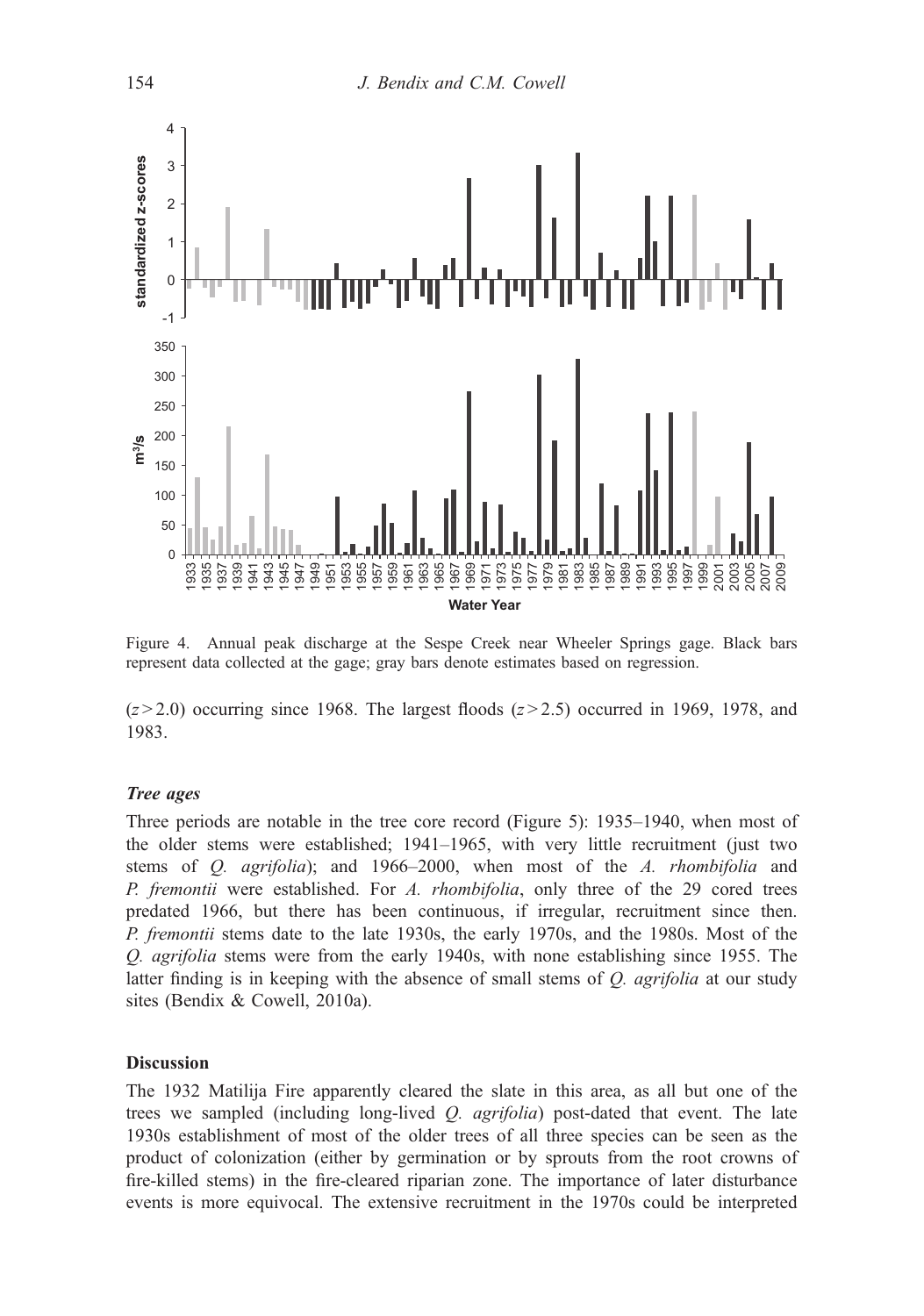

Figure 5. Tree establishment dates for A. rhombifolia (a), P. fremontii (b), and Q. agrifolia (c). Black indicates trees at sites that burned in the 1975 fire (PJC 4 and PJC 5), gray indicates trees at all other sites.

as a response to the 1969 flood. But that is an unsatisfactory explanation by itself, because fewer trees date to the period after the rather larger 1983 flood, and indeed A. rhombifolia recruitment continued through the relatively quiet (disturbance-wise) 1990s.

It is instructive to consider when recruitment (as inferred from surviving stems) did not occur, as well as when it did. There is no direct evidence as to the cause for the following 25-year hiatus in recruitment, but the burst of recruitment in the 1930s may be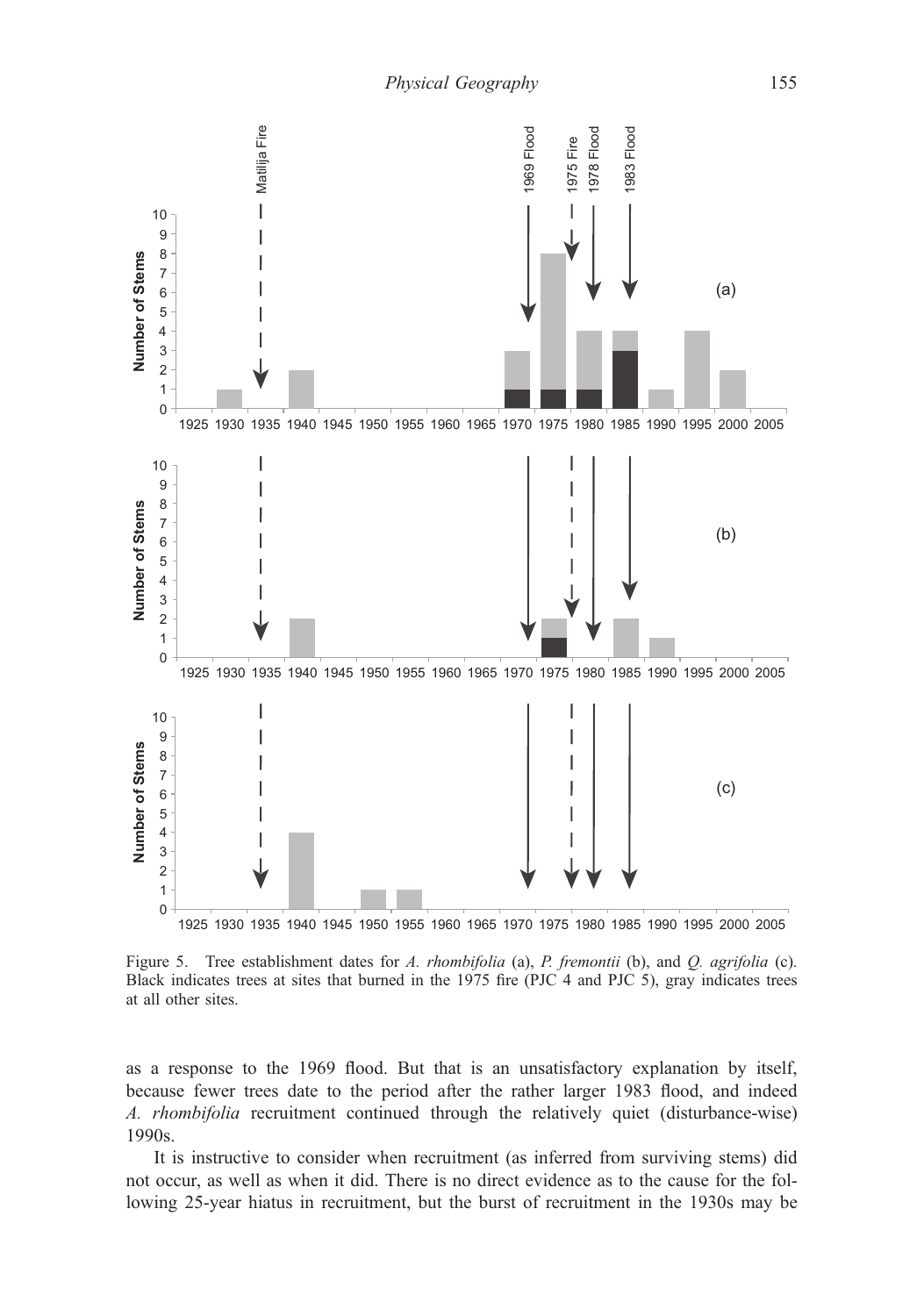the key. The density of seedlings, saplings, and shrubs may have been too great to allow for further colonization. After a period of decades, self-thinning and/or intermittent flood mortality opened enough space to allow for intermittent, ongoing regeneration. Because the largest floods in the watershed all occurred after the interruption of recruitment, it is impossible to know whether earlier disturbance would have ended the interruption sooner, or if some decades were needed for the initial growth that followed the Matilija fire to thin. We emphasize floods in this post-Matilija context because the 1975 fire was evidently not severe enough (within the riparian zone, at least) to trigger significant establishment, as only one tree was established at sites burnt in that fire within the ensuing five years.

The interpretation outlined above leaves open the question of the gallery forest composition during the period between the Matilija Fire and the extensive regeneration of the 1970s–1990s. Although all of the species we studied are generally described as being disturbance adapted, Bendix and Cowell (2010a) reported that A. rhombifolia in the area generally failed to regenerate following the 2002 Wolf Fire. Similarly, Davis et al. (1989) found that A. rhombifolia had low rates of both resprouting and seed viability at burned riparian sites after the 1985 Wheeler Fire, immediately to the southwest of our present study area. Both studies concluded that Alnus was likely to be absent for timespans of years to decades following severe fire in riparian settings. Bendix and Cowell (2010a) identified P. fremontii as the species likely to increase its relative dominance the most in the aftermath of fire, and it seems likely that Populus, Q. dumosa, and Salix were all more important before *Alnus* began assuming a more dominant role in the 1970s. Q. agrifolia may have been more prominent as well, but given that species' generally limited rates of regeneration (Steinberg, 2002; Tyler, Kuhn, & Davis, 2006), it is unlikely to have rivaled the other riparian tree taxa in either density or frequency of occurrence.

The fact that our sample is derived from sites on small streams  $( $35 \text{ km}^2$  drainage$ area) and includes a limited number of stems per species suggests that these results cannot be extrapolated across all riparian settings. But this sample does provide empirical clues that are of value in an environment where demographic data for riparian trees are quite limited. Small low-order streams constitute a substantial part of the riparian habitat in any drainage system (Horton, 1945), and the vegetation type we sampled is common in the region (Bendix, 1994). Thus, these results constitute a valuable starting point for understanding stand establishment processes.

### **Conclusions**

Our data suggest that disturbance may play two rather contrasting roles in affecting riparian tree establishment in this environment. The Matilija fire exemplifies the first role: stand-clearing disturbance that allowed for a significant pulse of recruitment. But the remainder of the record does not suggest an environment in which regeneration depends upon catastrophic disturbances followed by discrete episodes of recruitment. For the last three decades of the  $20<sup>th</sup>$  century, there was plentiful regeneration, at least of A. rhombifolia, without stand-clearing disturbance (as evidenced by the plentiful surviving stems). Comparison of the flood record to the tree establishment record suggests that floods may have facilitated reproduction, but that they were not essential to it. Thus, regeneration occurs with or without stand-clearing disturbance, but when such disturbance does occur, it alters both the amount and the composition of recruitment. This reinforces earlier suggestions (Bendix & Cowell, 2010a) that wildfire in the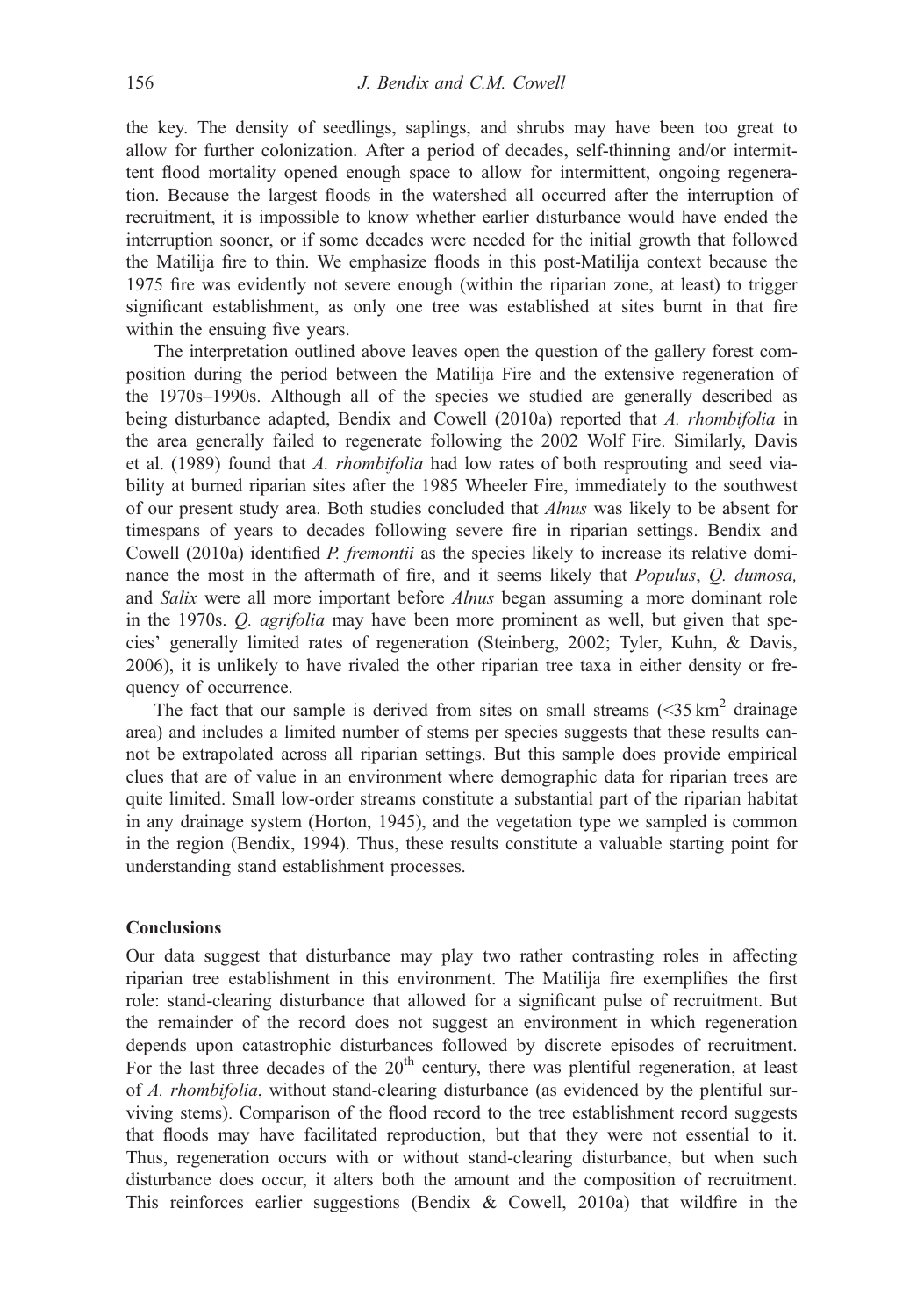riparian zone, while comparatively rare, is important because its impacts are quantitatively and qualitatively different from those of floods.

In this instance, the relatively subtle impact of floods may be partially due to the location of our study in small tributaries. Within this region, Bendix (1998) found that flood impacts on vegetation were significantly related to position in the watershed, so that the role of floods in our current study might have been much greater had it been undertaken further downstream. This consideration serves as a reminder that conclusions regarding riparian vegetation–environment relationships are always geographically contingent, ever dependent upon position within the watershed.

#### Acknowledgments

Fieldwork was supported by a grant from the Appleby-Mosher Fund in the Maxwell School at Syracuse University, by faculty development grants from Syracuse University and the University of Missouri, and by the US Forest Service. We thank Dr Mark Borchert for sharing both his home and his ecological insights with us during fieldwork, Joseph W. Stoll for preparation of the figures, and Michael Commons for research assistance. Parts of this paper were prepared while Bendix was a visiting research fellow at the University of Macau.

### References

- Baker, W. L. (1990). Climatic and hydrologic effects on the regeneration of *Populus angustifolia* James along the Animas River, Colorado. Journal of Biogeography, 17, 59–73.
- Bendix, J. (1994). Among-site variation in riparian vegetation of the Southern California Transverse Ranges. American Midland Naturalist, 132, 136–151.
- Bendix, J. (1998). Impact of a flood on southern Californian riparian vegetation. Physical Geography, 19, 162–174.
- Bendix, J., & Cowell, C. M. (2010a). Impacts of wildfire on the composition and structure of riparian forests in southern California. Ecosystems, 13, 99–107.
- Bendix, J., & Cowell, C. M. (2010b). Fire, floods and woody debris: Interactions between biotic and geomorphic processes. Geomorphology, 116, 297–304.
- Bendix, J., & Hupp, C. R. (2000). Hydrological and geomorphological impacts on riparian plant communities. Hydrological Processes, 14, 2977–2990.
- Bendix, J., & Stella, J. C. (2013). Riparian vegetation and the fluvial environment: A biogeographic perspective. In J. Shroder (Editor in Chief), D. R. Butler & C. R. Hupp (Eds.), Treatise on Geomorphology, Vol. 12, Ecogeomorphology (pp. 53–74). San Diego, CA: Academic Press.
- Braithwaite, N. T., & Mallik, A. U. (2012). Edge effects of wildfire and riparian buffers along boreal forest streams. Journal of Applied Ecology, 49, 192–201.
- CAL FIRE. (2010). Fire perimeters: Methodology. California: Department of Forestry and Fire Prevention, Fire and Resource Assessment Program. Retrieved from http://frap.cdf.ca.gov/projects/fire\_data/fire\_perimeters/methods.asp
- Charron, I., & Johnson, E. A. (2006). The importance of fires and floods on tree ages along mountainous gravel-bed streams. Ecological Applications, 16, 1757–1770.
- Corenblit, D., Steiger, J., & Tabacchi, E. (2010). Biogeomorphologic succession dynamics in a Mediterranean river system. Ecography, 33, 1136–1148.
- Craig, M. R., & Malanson, G. P. (1993). River flow events and vegetation colonization of point bars in Iowa. Physical Geography, 14, 436–448.
- Davis, F. W., Keller, E. A., Parikh, A., & Florsheim, J. (1989). Recovery of the chaparral riparian zone after wildfire. In D. L. Abell (Ed.), Proceedings of the California Riparian Systems Conference, USDA For. Serv. Gen. Tech. Rep. PSW-110 (pp. 194–203). Berkeley, CA.
- Dwire, K. A., & Kauffman, J. B. (2003). Fire and riparian ecosystems in landscapes of the western USA. Forest Ecology and Management, 178, 61–74.
- Horton, R. E. (1945). Erosional development of streams and their drainage basins; hydrophysical approach to quantitative morphology. Geological Society of America Bulletin, 56, 275–370.